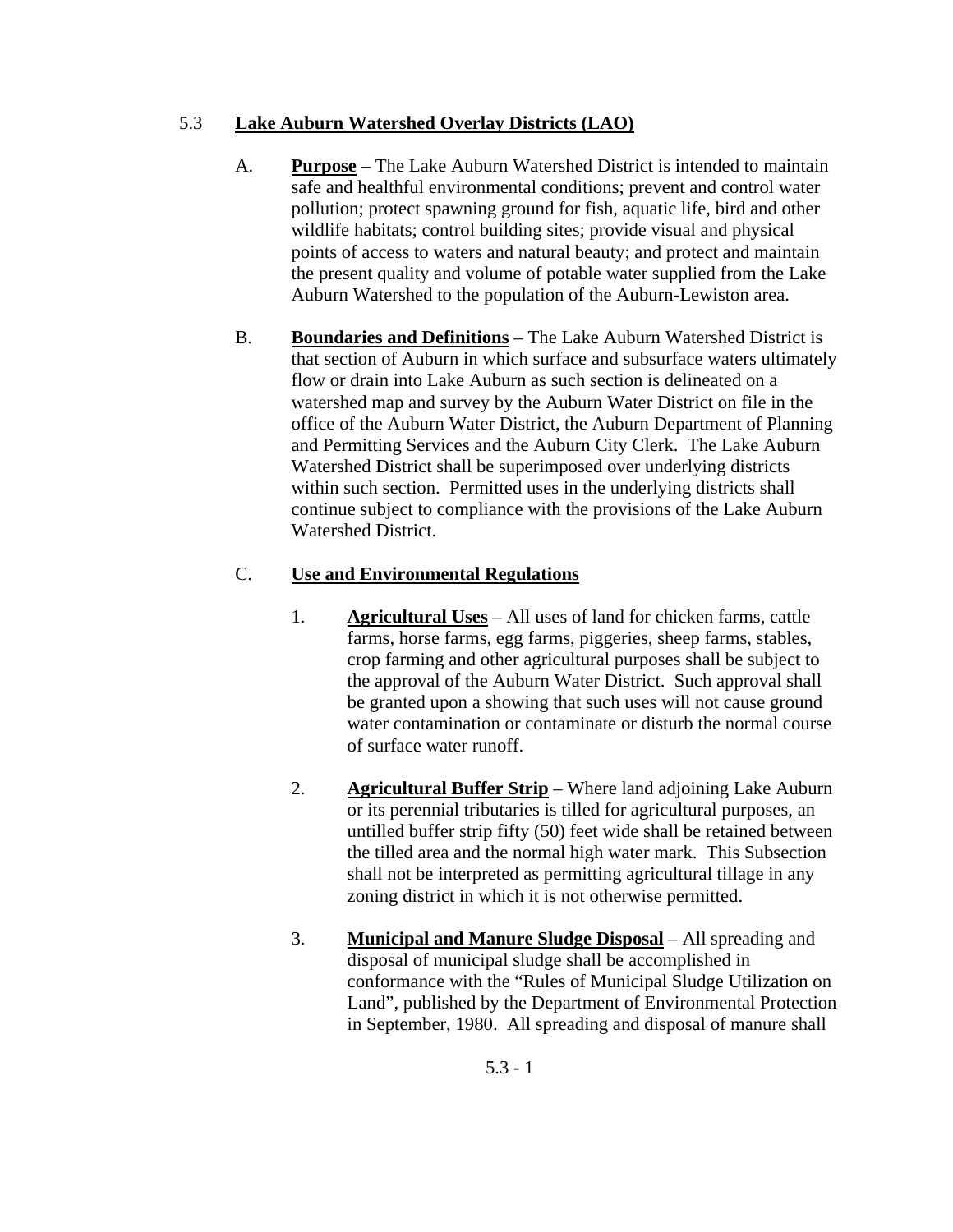be accomplished in conformance with "Maine Guidelines for Manure and Manure Sludge Disposal on Land", published by the Life Sciences and Agriculture Experiment Station and the Cooperative Extension Service, University of Maine at Orono, and the Maine Soil and Water Conservation Commission in July, 1972.

- 4. **Erosion Control** The following provisions shall be observed for the control of erosion in the Lake Auburn Watershed:
	- a. Any earth cutting, moving or removal activities that will result in erosion or runoff which is likely to increase sedimentation of Lake Auburn, or any tributaries or other water bodies in the watershed is prohibited.
	- b. Vegetative cover shall not be removed except in a manner which will minimize erosion. Harvesting of trees shall be permitted only after a plan prepared by a qualified forester is submitted to and approved by the Water District. Such plan will be approved or disapproved on the basis of its conformance with good watershed management practice for domestic water supplies.
	- c. Trees may be cleared, provided the cleared areas are covered with other vegetation, for approved construction and landscaping. Where such clearing is extended to the shoreline, a cleared opening or openings not greater than 30 feet in width for every 100 feet of shoreline (measured along the high water mark) may be created in the strip extending 50 feet inland from the normal high water mark For purposes of this Section, clearing is the removal of adjacent dominant trees which extend into the canopy and shrubs within 10 feet of the shoreline. Where natural vegetation is removed, it shall be replaced with other vegetation which is equally effective in retarding erosion and preserving natural beauty. When the vegetative cover is changed in areas greater than three (3) acres, a plan shall be filed with the Auburn Water District indicating the changes so that a record can be maintained of watershed water yields to the system.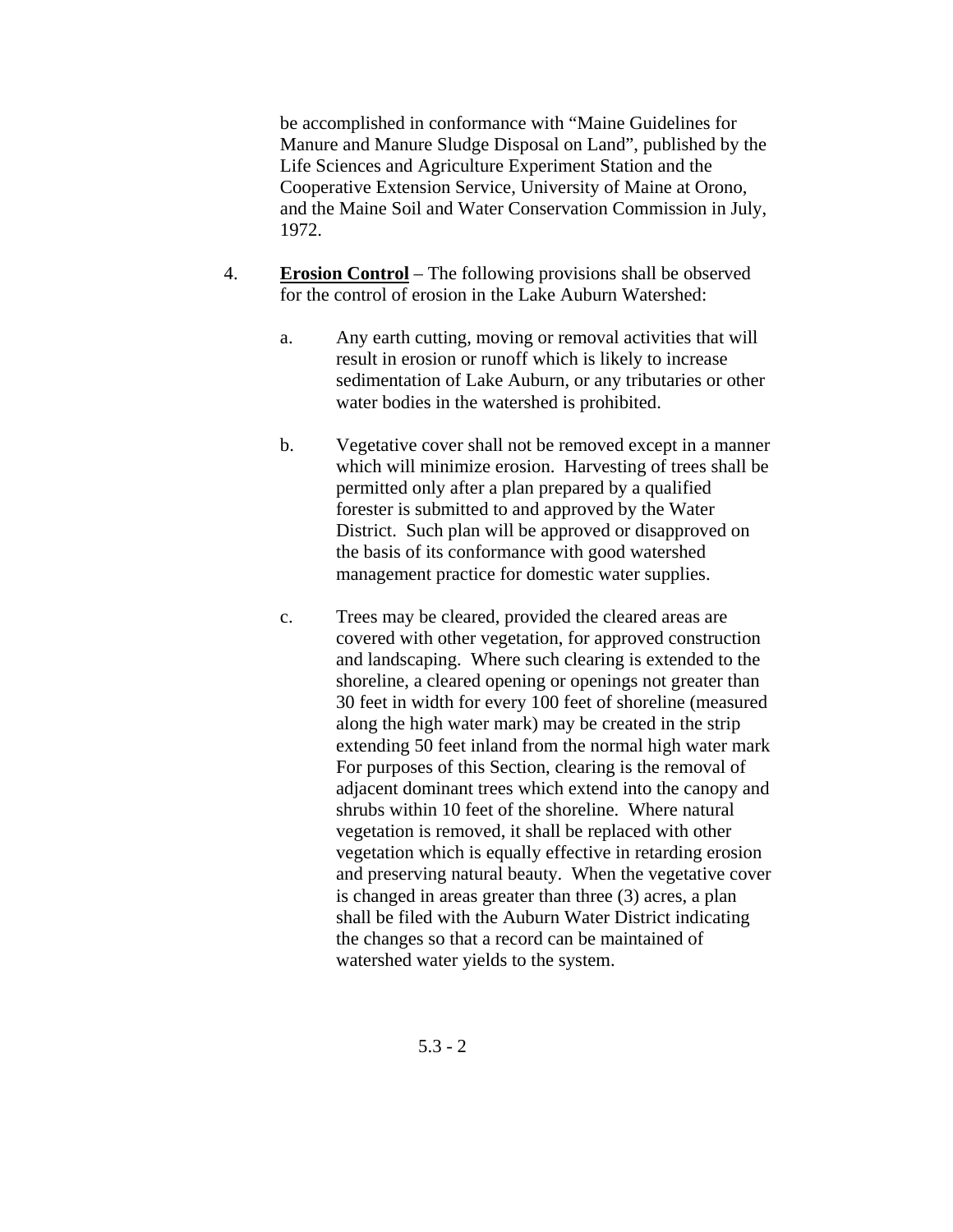- 5. **Private Sewage Disposal Systems** The following regulations shall be adhered to in the development of private sewage disposal systems in the Lake Auburn Watershed:
	- a. Subsurface absorption areas shall not be permitted on sites on which the highest seasonal groundwater table, bedrock, or other impervious layer is less than 36 inches below the bottom of the organic horizon. Not less than 24 inches of suitable soil shall be present below the bottom of the subsurface absorption area. The bottom of such subsurface absorption area shall not be less than 12 inches below the bottom of the organic horizon measured from the lowest point on the subsurface absorption area.
	- b. Within areas containing soils described as "deep, loose and sandy" or "gravelly" and which contain more than 70 percent sand as shown on Table 9-3 of the State of Maine Plumbing Code, Part II (April 25, 1975), no subsurface absorption area shall be installed closer than 300 feet to the normal high water mark of any lake, pond, or yearround or intermittent stream. Where the daily sewage flow is or is reasonably likely to be in excess of 2,000 gallons, the system shall be located at least 1,000 feet from the normal high water mark of any lake, pond or year-round or intermittent stream.
	- c. The Auburn Water District shall have the right to inspect any system within the Lake Auburn Watershed District during its construction and operation and may notify the Health Office, Police Chief, Local Plumbing Inspector or Housing Inspector who shall require the abatement of such defects or malfunctions.
	- d. The Local Plumbing Inspector shall furnish a copy of all Site Investigation Reports in the Lake Auburn Watershed District to the Auburn Water District.
	- e. Replacement or reconstruction of private residential sewage disposal systems in existence and in use on December 17, 1983 shall not be subject to the requirements of this Section but shall be required to comply with the current State Plumbing Code.